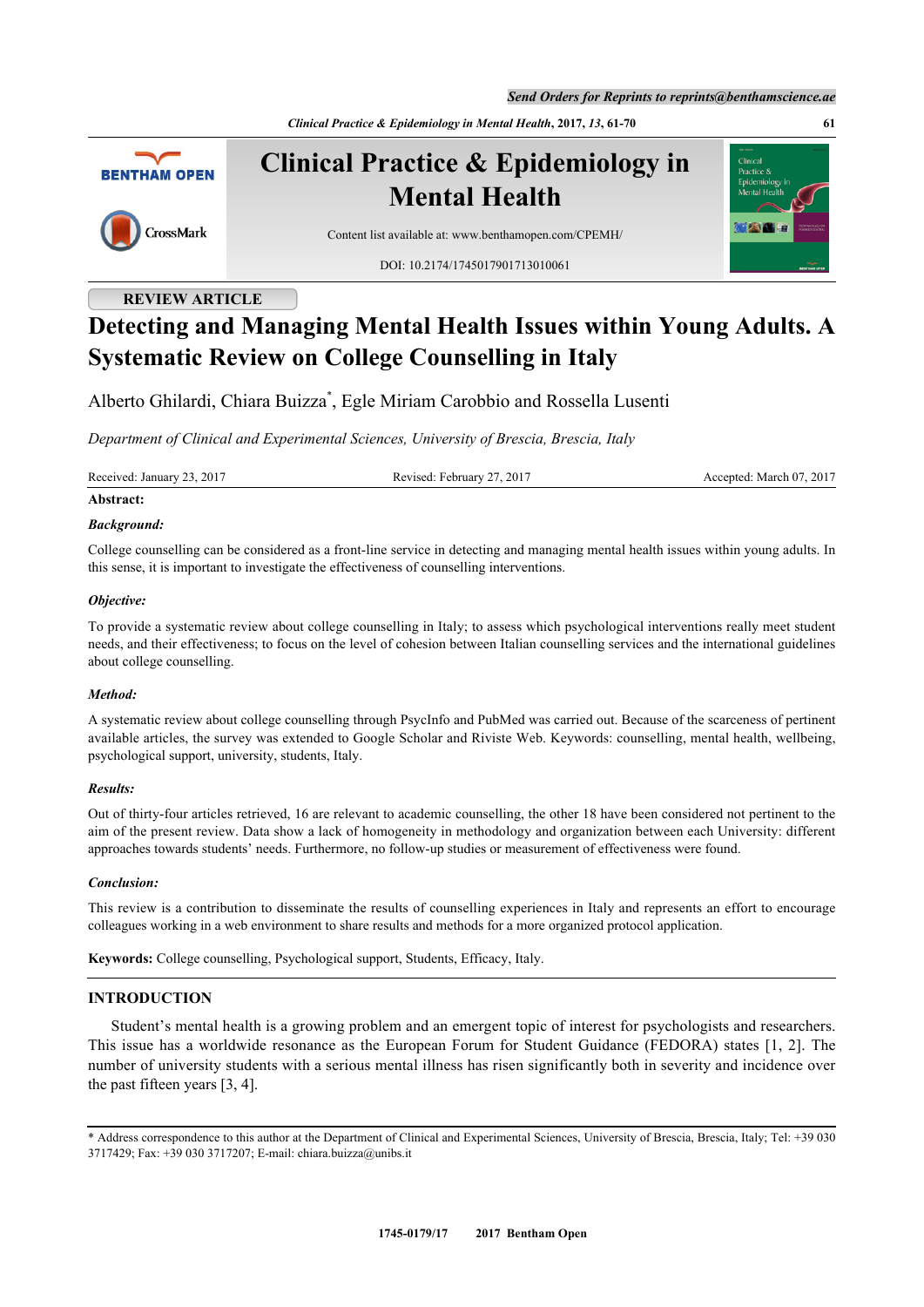### **62** *Clinical Practice & Epidemiology in Mental Health, 2017, Volume 13 Ghilardi et al.*

College is a critical period for all students: separation from parents, detachment from family, questions of purpose in life, orientation toward goals, new social relationships, new balance between work, study and private life, financial issues and higher studying demands are just some aspects in the development of a new identity. This process may bring about crises, anxiety and self-doubt. To cope positively with crises builds self-efficacy and self-esteem, even though it might temporarily jeopardize academic achievement. In the case of negative progression, identity development is shortened, resulting in pseudo-identity or identity diffusion and academic engagement is weakened. In general, this threshold means a deep reconsideration of complex developmental aspects in reaching adulthood [[5\]](#page-6-4). This set of factors enhances the level of perceived stress: as a matter of fact, students suffering from mental disorders are mostly diagnosed with depression, anxiety and problems with self-worth regulation [[6\]](#page-6-5). The American College Health Association [\[7](#page-6-6)] states that 90% of manifested diseases are psychological ones. A proportion of this might be due to more attention given to mental health in general, and more through diagnoses and treatment options. These explanations aside, however, there seems to be a real increase in the numbers of young people afflicted [[8](#page-6-7) - [11\]](#page-6-8).

Taken all together, the need for an integrated learning support and mental health strategies is evident. Offering counselling to students is increasingly considered as a key academic service and can be seen as a front-line service in the detection and management of mental health issues in young adults at an early stage.

The introduction of counselling services in Italy only dates back to the 1980s, but the number of counselling centres has progressively increased over the last two decades. The first national recognition was in 2009, promoted by CRUI (Conference of University Rectors in Italy): 68 out of 80 universities, associated with CRUI, counted a counselling centre for students. But a second recognition has not yet been carried out.

This state of things does not offer a faithful image of the Italian psychological academic counselling situation [\[12](#page-6-9)].

Although in recent years the interest in college counselling has increased, Italian studies in this field are still very limited. Moreover, most of the studies available have incomplete outcomes, follow-up and study of efficacy. Italian literature is almost all descriptive: little attention is addressed to quantitative analysis [[13\]](#page-6-10). The effectiveness of student counselling services has been a relatively neglected research area, only recently is this trend changing and some works focusing on this topic are circulating in Italy [\[14](#page-6-11) - [16](#page-6-12)].

In North America, UK and USA, the scientific literature appears to be more homogenous. This trend is also due to official guidelines that refer to: operators structuring their interventions according to them [[17](#page-6-13) - [20](#page-7-0)]. In this way services and intervention outcomes would be comparable with each other's. The criteria and guidelines consider the following areas: 1) counselling services' relationship with the university college community; 2) counselling services' functions and roles; 3) ethical standards; 4) counselling services' personnel; 5) other related aspects such as economic resources, *etc*. [[18\]](#page-6-14).

Recently, the effort for providing official national guidelines in Italy has been headed by the Organization of Academic Psychology [\[21](#page-7-1)]. The goal is to define a global strategy and to consolidate clinical counselling tradition in the university field. This shared scheme of priority and practice aims to align operational models for a more homogenous and effective service targeted towards young people's mental health. This also represents an effort to bring Italian reports to an international level of recognition.

The purpose of this systematic review, using Preferred Reporting Items for Systematic Reviews and Meta-Analyses - PRISMA guidelines [[22\]](#page-7-2), was: a) to assess which psychological interventions really meet student needs and their effectiveness; b) to focus on the level of cohesion between Italian counselling services and the international guidelines about college counselling [\[1](#page-6-0), [18,](#page-6-14) [23\]](#page-7-3); c) and to assess whether these services are really effective. This is the first review about college counselling in Italy.

### **METHOD**

As mentioned above, the methodology of this study follows the PRISMA model [[22](#page-7-2)]. A comprehensive literature search using PsycInfo and PubMed was conducted with no date restrictions to identify studies published on psychological counselling in Italian universities. The research excludes articles about career counselling and counselling for curricula orientation, even if they occur within a university context. Because of the paucity of studies, the research was extended to GoogleScholar and RivisteWeb. Moreover, it examined references from articles to identify further additional papers of interest. Keyword sequence options are the following: counselling, mental health, wellbeing, psychological support, university, student, Italy (both in Italian and in English). For reasons of clarity and organization, the review continues to collect articles for its own university.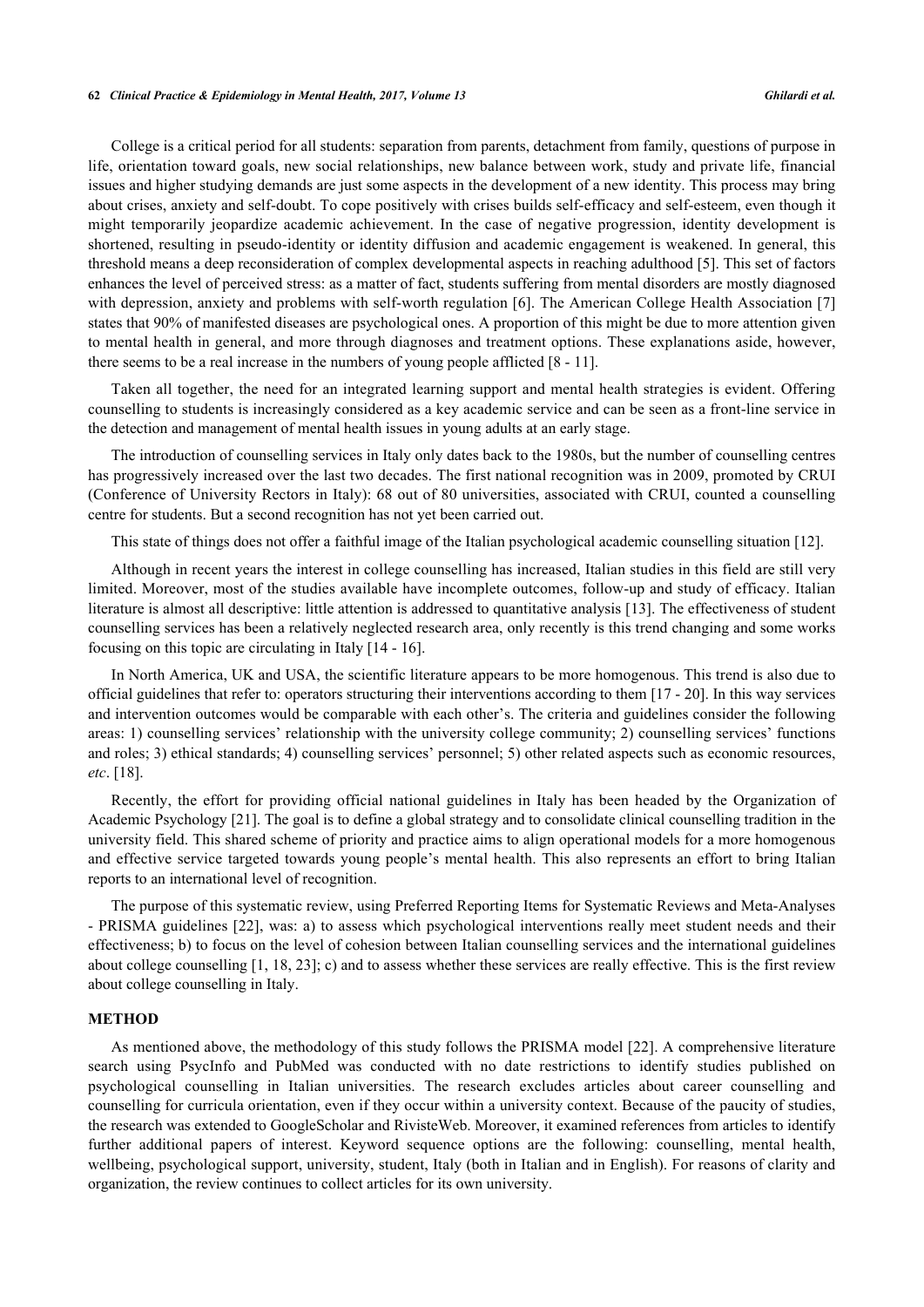The selection of the studies was conducted by two independent authors that sought a consensus in case of disagreement. To solve possible disagreements between the two experts, a third evaluator was requested for the due order.

# **RESULTS**

Thirty-four articles retrieved: 26 in Italian [\[4](#page-6-3), [15,](#page-6-15) [24](#page-7-4) - [47\]](#page-8-0) and 8 in English [\[2](#page-6-1), [12](#page-6-9), [16,](#page-6-12) [48](#page-8-1) - [52\]](#page-8-2). Of the total amount of 34 articles, only 16 give detailed descriptions of their academic counselling service, thus they have been considered relevant for the present review [[4,](#page-6-3) [12,](#page-6-9) [15,](#page-6-15) [16,](#page-6-12) [27,](#page-7-5) [29,](#page-7-6) [31,](#page-7-7) [32,](#page-7-8) [37,](#page-7-9) [38,](#page-7-10) [44](#page-7-11) - [46](#page-7-12), [48](#page-8-1) - [50](#page-8-3)].

The above articles refer to 8 specific Italian universities: Università degli Studi di Napoli Federico II, Università degli Studi di Milano-Bicocca, Università degli Studi di Padova, Università degli Studi dell'Aquila, Università degli Studi di Bologna, Università degli Studi di Bari, Università di Roma La Sapienza, Telematic University UniNettuno (Table **[1](#page-2-0)**).

| Author                     | <b>Sample</b><br>(n)                                   | <b>Age Range</b><br>Mean Age (sd) | Number of<br><b>Meetings</b> | Approach                             | <b>Tools</b>                                                                |
|----------------------------|--------------------------------------------------------|-----------------------------------|------------------------------|--------------------------------------|-----------------------------------------------------------------------------|
| Adamo et al. [12]          | 72                                                     | 19-44 yr<br>$22.0(-)$             | 4                            | Psychoanalytic                       | NA                                                                          |
| Adamo et al. [27]          | 100                                                    | NA                                | $\overline{4}$               | Psychoanalytic                       | Detailed Protocol Based on the<br>Record of the Interview                   |
| Adamo et al. [48]          | NA                                                     | NA                                | 4+Follow-up                  | Psychoanalytic                       | NA                                                                          |
| Cecchini & Langher [32]    | Case Report                                            | $22 \text{ yr}$                   | 5+Follow-up                  | Psychodynamic                        | Personal Data Sheet                                                         |
| Cimino et al. [50]         | 32                                                     | $\overline{a}$<br>40.8(10.9)      | NA                           | Psychodynamic                        | Adult Self Report                                                           |
| Ciuffo & Farnese [31]      | 50                                                     | 18-41 yr<br>$24.6(-)$             | 6                            | NA                                   | NA                                                                          |
| Dazzi et al. [4]           | 89                                                     | 18-45 yr<br>24.4(5.1)             | 4+Follow-up                  | Psychodynamic                        | Adult Self Report                                                           |
| De Lauretis et al. [45]    | 47                                                     | 24.8(5.9)                         | $\overline{3}$               | <b>CBT</b>                           | <b>GHO</b><br><b>SCL-90</b><br>Depression Rating Scale<br><b>Brief</b> Cope |
| Giusberti & Bertolini [38] | 2.024<br>(open also to<br>young people<br>not student) | 19-43 yr                          | $\overline{4}$               | NA                                   | Motivational and Autobiographic<br>Questionnaire                            |
| Laquale et al. [15]        | 79                                                     | 18-34 yr<br>23.8(3.4)             | 5+Follow-up                  | Psychodynamic                        | Adjective Check List                                                        |
| Lia et al. [44]            | 44                                                     | 21-35 yr<br>25.0(3.4)             | 4+Follow-up                  | NA                                   | <b>SCID-I Clinical Version</b>                                              |
| Maccarone & Zanasi [29]    | 100                                                    | $20-25$ yr                        | $\overline{2}$               | NA                                   | Scale of Emotion (not standardized)                                         |
| Marini et al. [37]         | 118                                                    | 19-33 yr<br>24.4(2.8)             | $3 + 8$                      | Psychodynamic                        | MiniPLUS<br><b>SCID II</b>                                                  |
| Monti et al. [46]          | 726                                                    | 19-47 yr<br>24.7(3.4)             | $\overline{4}$               | Humanistic with integrative<br>model | Global Functioning Evaluation                                               |
| Strepparava et al. [16]    | 45                                                     | 20-37 yr<br>23.8(4.3)             | 4<br>(to maximum of $10$ )   | Cognitive                            | <b>CORE-OM</b><br><b>SCL 90-R</b><br>ERQ                                    |
| Valerio & Adamo [49]       | Case Report                                            | NA                                | 4+Follow-up                  | Psychoanalytic                       | NA                                                                          |

### <span id="page-2-0"></span>**Table 1. Detailed of reviewed articles about Italian college counselling.**

(NA) Data non available

The other 18 articles have not been considered because they are partially incomplete: they respond to our specific keywords but they do not mention the tools and features of the academic counselling service offered. This is a clinical oversight that does not let us understand the psychological dimension of the counselling intervention. Indeed, some articles have been excluded because they describe other kinds of counselling consultation other than the clinical one, like job orientation or stress management programming.

Table **[2](#page-3-0)** shows the data collected from the 16 articles taken into consideration: they are shown according to the five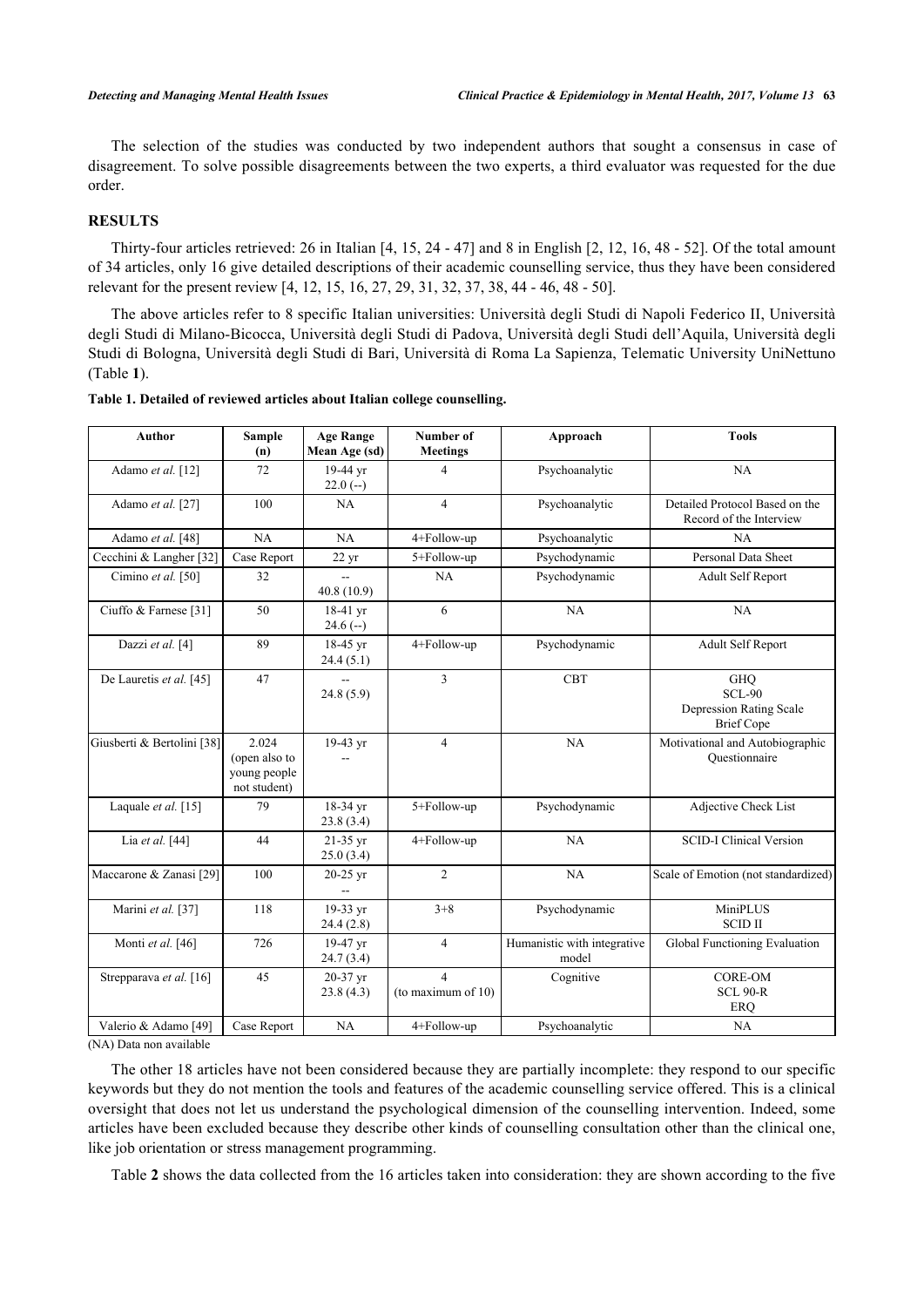criteria of the international college counselling guidelines. Since there is no a proper correspondence between the structure of each article and the standards to which we refer: data have been inferred and reorganized. Articles have been gathered according to which university they refer to, and then compared with international parameters (Table **[2](#page-3-0)**).

| University               | <b>Author</b>                                                                                                     | Collocation/<br>relations                          | <b>Services offered</b>                               | <b>Ethical</b><br><b>Standards</b> | <b>Staff</b>                                                                                    | <b>Other Aspects</b>                                                                                                                       |
|--------------------------|-------------------------------------------------------------------------------------------------------------------|----------------------------------------------------|-------------------------------------------------------|------------------------------------|-------------------------------------------------------------------------------------------------|--------------------------------------------------------------------------------------------------------------------------------------------|
| L'Aquila                 | De Lauretis et al.<br>[45]                                                                                        | NA                                                 | Individual and group<br>counselling                   | Yes                                | Counsellor,<br>graduate students                                                                | Free Access<br>Internal Economic<br>Resources                                                                                              |
| Bari                     | Laquale et al. [15]                                                                                               | NA                                                 | Individual counselling                                | Yes                                | Psychotherapist,<br>supervision group                                                           | Free Access<br>Internal Economic<br>Resources                                                                                              |
| Bologna                  | Giusberti &<br>Bertolini [38];<br>Monti et al. [46]                                                               | Local Health<br>Authority                          | Individual and group<br>counselling.<br>psychotherapy | Yes                                | Psychotherapist,<br>graduate students,<br>teachers, director                                    | Free Access<br>Collaboration with the<br><b>NHS</b>                                                                                        |
| Milano<br><b>Bicocca</b> | Adamo et al. [12];<br>Strepparava et al.<br>[16]                                                                  | National<br><b>Health Service</b>                  | Individual counselling                                | Yes                                | Psychotherapist,<br>director                                                                    | Free Access<br>Collaboration with the<br><b>NHS</b>                                                                                        |
| Napoli                   | Adamo et al. [27];<br>Adamo et al. [48];<br>Valerio & Adamo<br>$[49]$                                             | Regional Office of<br><b>Students</b>              | Individual counselling                                | Yes                                | Psychotherapist,<br>psychologist                                                                | Free Access<br>Grants from the Regional<br>Office of Students                                                                              |
| Padova                   | Maccarone &<br>Zanasi [29];<br>Marini et al. [37]                                                                 | Italian Institute for<br>the Right to<br>Education | Individual<br>and group counselling,<br>psychotherapy | Yes                                | Teachers.<br>psychiatrist,<br>psychologist,<br>graduate students                                | Free Access<br>Economic Resources:<br>after the first 3 free talks,<br>8 interviews will be<br>proposed, at a cost of 35<br>euros each one |
| Roma                     | Lia et al. [44];<br>Dazzi et al. [4];<br>Cecchini & Langher<br>$[32]$ ;<br>Ciuffo & Farnese<br>$\lceil 31 \rceil$ | Laziodisu (Center<br>of research)                  | Individual counselling                                | Yes                                | Psychologist,<br>psychotherapist,<br>graduate students,<br>teachers, physician,<br>psychiatrist | Free Access                                                                                                                                |
| Uninettuno               | Cimino et al. [50]                                                                                                | NA                                                 | Individual counselling                                | Yes                                | NA                                                                                              | NA                                                                                                                                         |

<span id="page-3-0"></span>**Table 2. Cohesion between Italian counselling services and the international guidelines.**

(NA) Data non available (NHS) National Health Service

# **Counselling Services Realtionship with the University Community**

The first criterion refers to the location of the counselling centre within the university complex. This aspect is of interest because the accessibility, the familiarity and the strategic position of the setting enhances the probability of the service's success. As a matter of fact, students need to feel that it is part of normal student life and on the same level and worthy of other services promoted by the university. This neutral and ergonomic aspect of the setting lessens the resistance in using the service and the stigma of a psychological, mental support. The presence of a psychological centre within the university's confines, promotes the role and the responsibility of the university's community in supporting a wider wellbeing.

From data collected we can infer that most counselling services for students take place inside university buildings. The service is run either by a single group of professors [\[31](#page-7-7), [46](#page-7-12)] or by the college clinical hospital [[49\]](#page-8-4).

The articles considered do not report any details about the internal settings or other specifications about space layout for clinical colloquia and interventions. We have little information about the network surrounding the psychological service: only two articles mention a collaboration between the university and the local healthcare public service agency or other organisation for the right to learn [\[12](#page-6-9), [38](#page-7-10)]. It is also relevant that no connections between internal university services are mentioned.

### **Counselling Services Functions and Roles**

The second criterion refers to features and roles of the counselling services offered (career counselling, psychological counselling). In more detail, there are three main aspects of a counselling service: the first is to support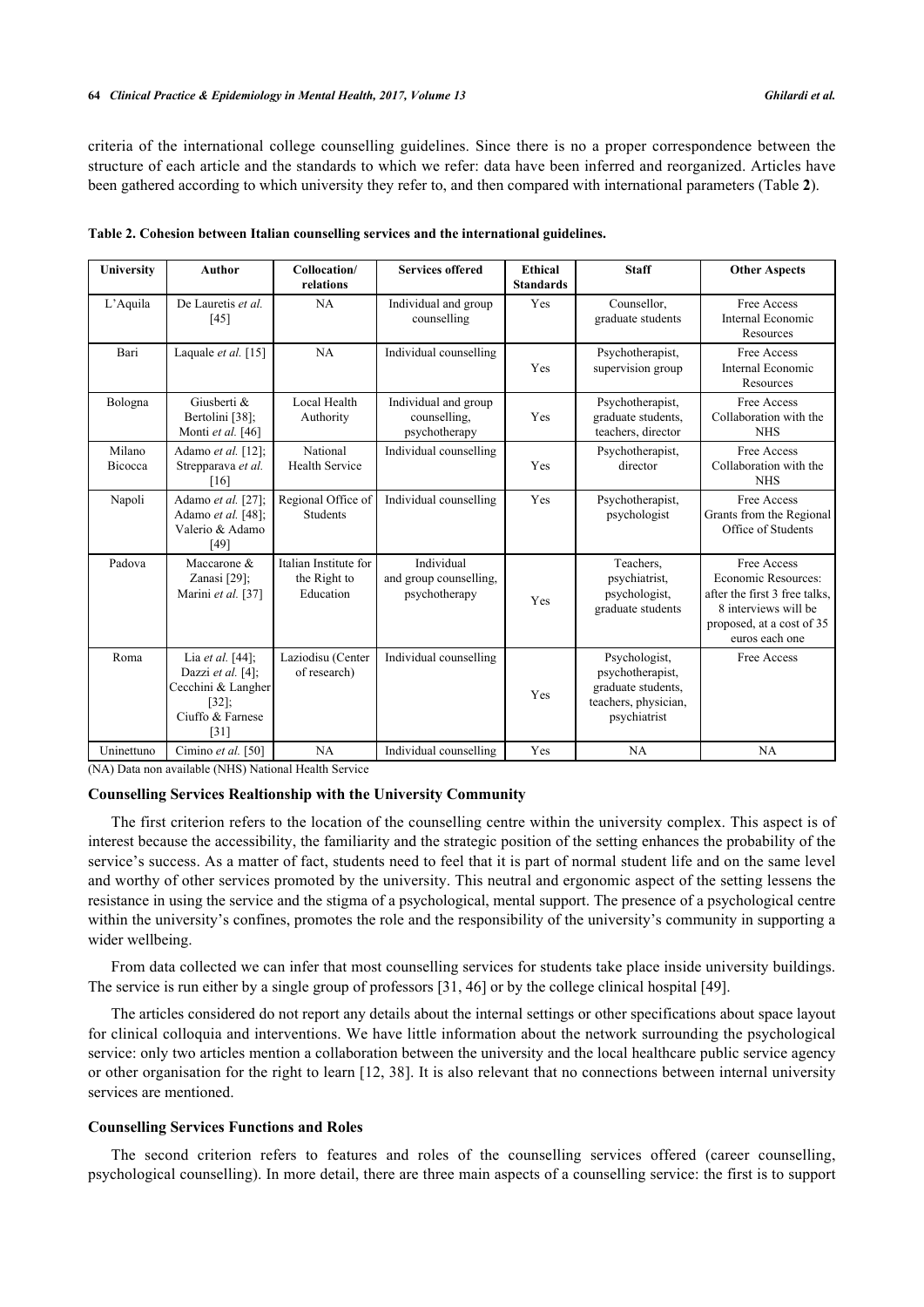students who experience psychological difficulties; the second is to help students improve their life skills; the third is to promote students' wellness.

This review shows each university's counselling has different psychological attitudes, which lead to different ways of putting them into practice: the main approaches are humanistic, psychoanalytic, psychodynamic and cognitivebehavioural.

Generally, the interventions are short (they last from two to six meetings); in some cases there is the possibility to proceed with psychotherapy interventions directly after the psychological one, either through university services or through other public and private institutions.

Counselling interventions last between 40 and 90 minutes. Each service guarantees free access to students; they can contact the service by telephone or by email; the waiting time from the first contact and the feedback for scheduling the appointment is a week (seven working days). Five of the eight services considered only offer services for single student meetings, the other three offer group meetings for students with similar difficulties. There are two unique cases where one university opens its service to the young community outside of the university's confines [[38\]](#page-7-10) and another one gives counselling services just to students of medicine [[44\]](#page-7-11).

All services have specific areas for their activities and specific instruments to register data and results. All services provide students with a socio-demographic data sheet: the variables collected concern age, marital status and gender, academic career, geographic origin, residence (distance between home and university, how they arrive at the university, where they live, *etc.*), other contacts with psychological services, reasons behind accessing the service.

Standardized assessment instruments are reported in only eight articles (7 different universities) [\[4](#page-6-3), [14](#page-6-11) - [16](#page-6-12), [37,](#page-7-9) [44](#page-7-11), [45,](#page-7-13) [50\]](#page-8-3). In the other articles the authors use non-standardized instruments such as ad hoc questionnaire scales. Only two articles mention a scale for the assessment of satisfaction [\[4](#page-6-3), [44](#page-7-11)]. The services guarantee anonymity and privacy through a specific form of informed consent.

The guidelines emphasize the importance of each service to engage in research in order to evaluate its own operation. Unfortunately, only two universities present data reporting the effectiveness of their services [[15,](#page-6-15) [16\]](#page-6-12).

### **Ethical Standards**

The third criterion refers to the ethical and legal standards that a counselling service guarantees, with particular reference to privacy and the observance of the code of practice.

Articles provide information about the careful training of the counsellor, the regular team meetings and the discretion of personal information, in order to provide the best consultation possible, tailored to each student.

### **Counselling Services' Personnel**

The fourth criterion is about the characteristics expected from the counselling service's personnel. Staff members should have an appropriate academic degree and they should maintain a continuous training program, including presentations, research reports, discussion and so on. Moreover, a staff director should supervise service activities and manage the budget. Seven services have a staff comprising just professionals with a psychotherapeutic profile, in all the other centres there is a psychologist and new graduate students. The staff has appropriate coursework and training in psychological assessment; there is always a service director to supervise the staff work.

### **Related Guidelines**

The fifth criterion refers to indispensable counselling service aspects: staff members should be encouraged and supported in accepting leadership responsibilities within their respective local and national organizations and they should train continuously. It is also important that the staff participate in community activities related to their profession. Data collected do not allow evaluation of this last criterion's services because of a lack of information.

### **DISCUSSION**

Despite all authors declaring a commonality of purpose in structuring the psychological support services, there is a broad heterogeneity in published contents and services offered. From data collected it is not possible to find a common structure for interventions and therapeutic tools used. It is possible that this broad heterogeneity stems from several reasons: from the different theoretical approaches the counselling service is based on, to the socio-cultural environments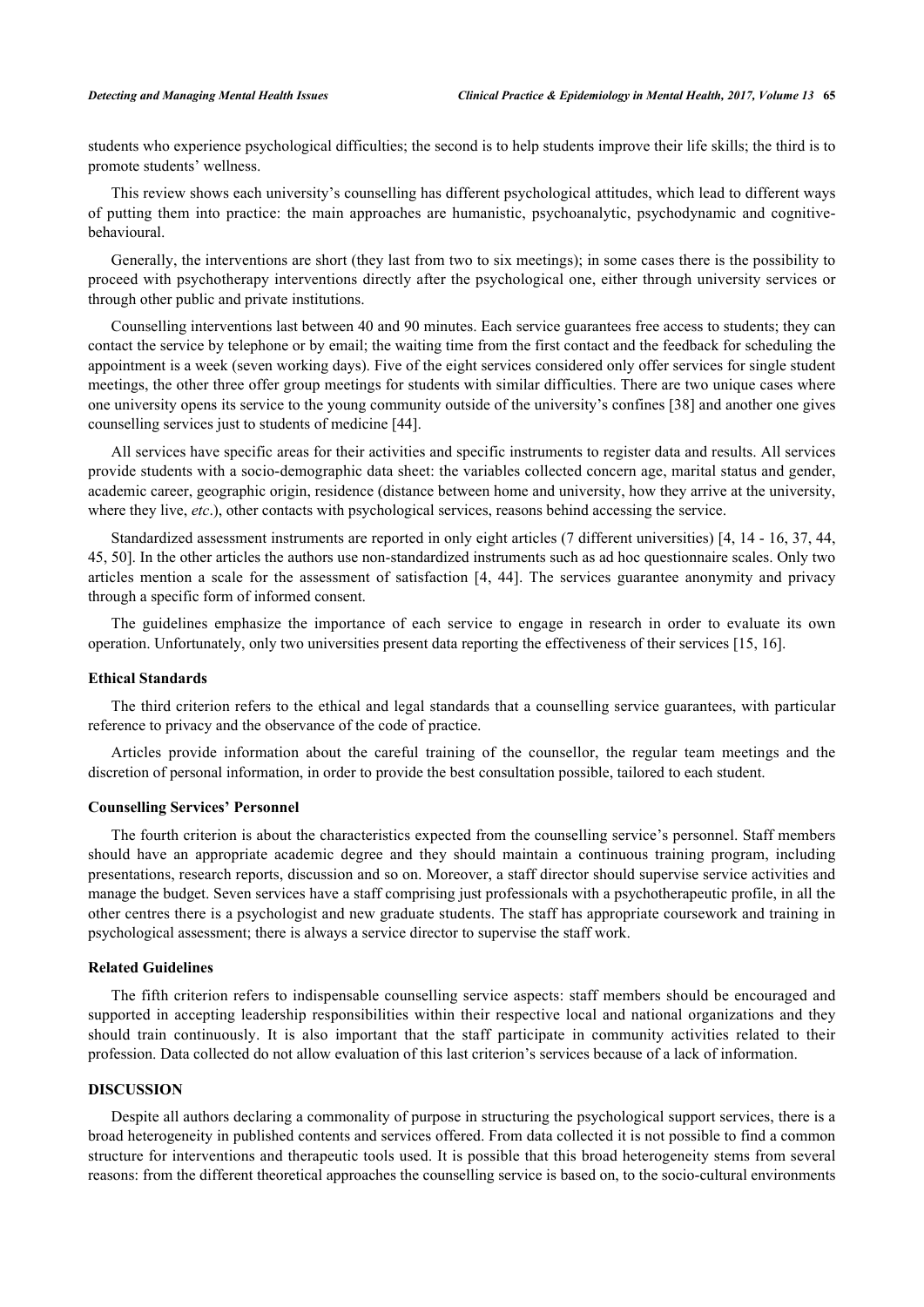### **66** *Clinical Practice & Epidemiology in Mental Health, 2017, Volume 13 Ghilardi et al.*

in which it is set and to the specific internal organization of the university. Moreover, there is no national legislation: the launch of these services is the individual university's choice.

At this time, there are few studies about the effectiveness of these services and there are no follow-ups measuring the long-term effect of the consulting service.

From data collected, some common elements in all the counselling experiences analysed emerge: they are all free services, they all offer a brief intervention to actively support students and their wellbeing and all the services guarantee privacy and discretion. The professional staff focuses on the students' difficulties, help them in becoming more selfaware and in developing coping strategies. Moreover, all the articles show how important teamwork is: a network of professionals seems to be more useful and influential in tailoring the best response to each student's problem.

What is evident in this review is a strong theoretical literature that does not always reflect a quantitative analysis about data presented [[13\]](#page-6-10). Despite studies on the effectiveness of counselling services, there have been areas of research neglected until now, but it seems that the trend is gradually changing and it is even more important to assess the quality of interventions [[16\]](#page-6-12).

The few data collected show that the students who have followed a counselling path improved their welfare, experienced a strengthening of their ego, a more positive self-perception and more sureness [[15\]](#page-6-15), as well as a reduction in the level of distress and psychopathological symptoms [\[16](#page-6-12)].

Psychological intervention seems to promote changes that impact positively on the quality of students' life: after a few meetings, they have more confidence in themselves, tolerate their fears better, strengthen their relationships and goals [[53\]](#page-8-5). Generally, psychological support seems to positively influence both the personal sphere and academic performance [\[54](#page-8-6) - [56](#page-8-7)].

Despite the positive evaluation of the students who use these services, counselling is not the main resource for the students when they have some difficulties. Generally, the affluence of students to counselling services is only 2-4% of the total student population, with a slight increase in women [[2,](#page-6-1) [9,](#page-6-16) [57,](#page-8-8) [58\]](#page-8-9).

You may cite different reasons associated with the underutilization of these services, among these the most important are the students' tendency to underestimate their difficulties [[57,](#page-8-8) [59](#page-8-10)], the fear of being stigmatized [\[60](#page-8-11), [61\]](#page-8-12), and the lack of knowledge of the counselling services [[10\]](#page-6-17).

Other studies have also shown that students from ethnic minorities, foreign students and students with disabilities are reluctant to use these services [\[58](#page-8-9), [62](#page-8-13)]. On the other hand, factors that seem to favour access to counselling services are to have had previous experience with mental health professionals and the presence of personal characteristics such as a good ability to recognize emotions and optimism for the future [[63\]](#page-8-14).

It is believed that the presence of a counselling service within universities is really essential for the delicate evolutionary phase that students go through. Moreover, it is important to remember that most mental diseases have their onset between the ages of 18 and 24 [[64](#page-8-15), [65](#page-8-16)]. Thus, college counselling could become an important front-line service in detecting and managing mental health issues within young adults. Epidemiological data show that people with a mental disorder come for treatment some years after onset, when symptoms have stabilized but interfere with the ability to perform expected social roles, thus, resulting in a chronic disorder [[66](#page-8-17) - [68](#page-9-0)]. Nevertheless, very few college counselling services collaborate with Departments of Mental Health (DMHs). This collaboration could be very helpful to young people in offering early access to effective treatments, to counter the widespread belief that mental health services are dedicated to chronic patients with a high level of psychosocial disability and high care needs, and to fight the stigma that accompanies people who suffer from mental disorders, given that they play a key role in influencing levels of information, awareness, treatment, and prevention [\[69](#page-9-1), [70](#page-9-2)].

It is believed that only through a greater cooperation between counselling services and other bureaus (both academic and non- academic such as mental health services) in order to respond in a more integrated way to the different needs of students, and through scientific studies that evaluate the effectiveness of these services, will it be possible, in Italy, for counselling to become an integral part of the evolutionary and education process of university students, as stated in the guidelines on college counselling of the American Psychological Association [[17\]](#page-6-13).

# **ETHICS APPROVAL AND CONSENT TO PARTICIPATE**

Not applicable.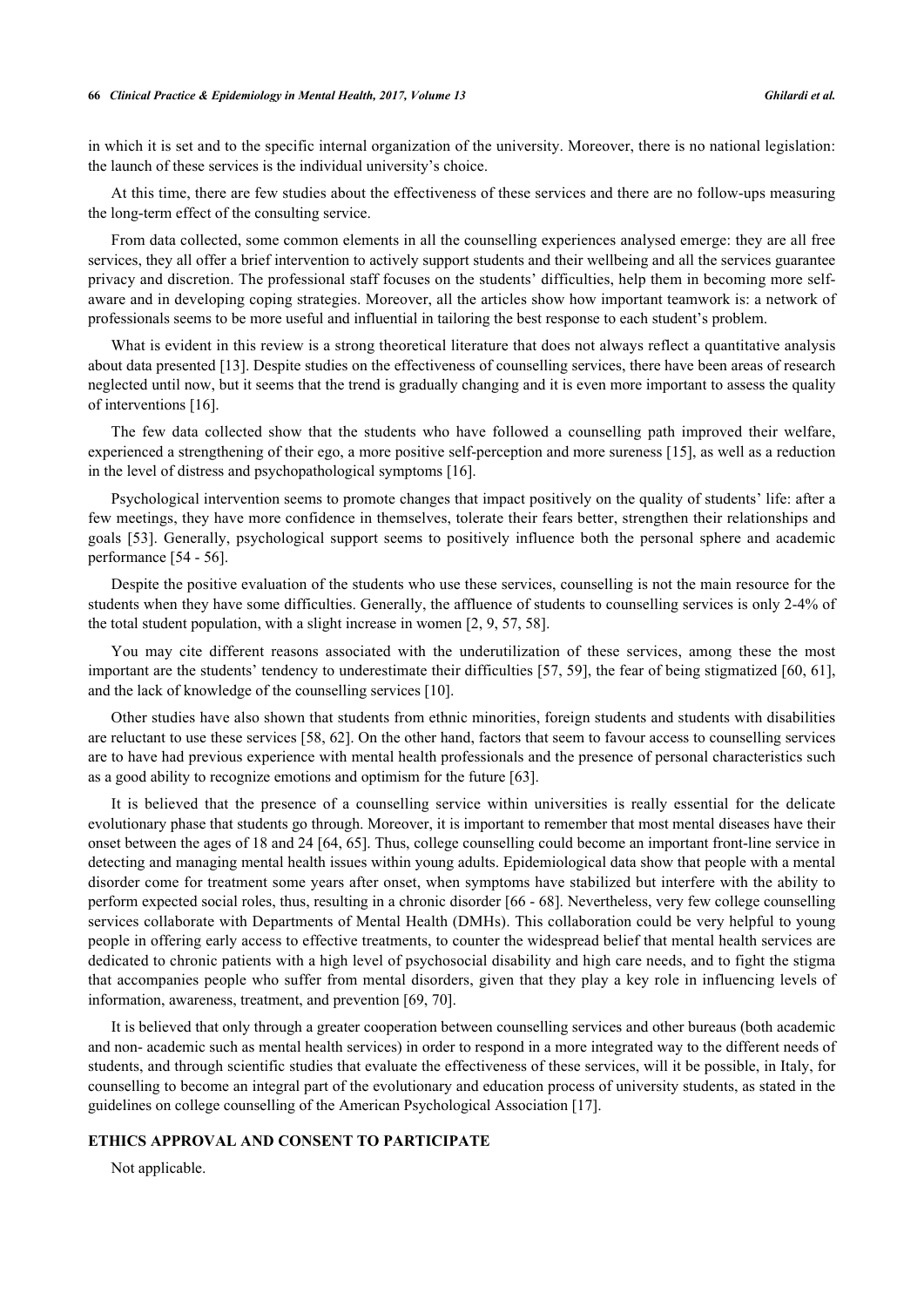# **HUMAN AND ANIMAL RIGHTS**

No Animals/Humans were used for studies that are base of this research.

### **CONSENT FOR PUBLICATION**

Not applicable.

# **CONFLICT OF INTEREST**

The author (editor) declares no conflict of interest, financial or otherwise.

# **ACKNOWLEDGEMENTS**

Declared none.

# **REFERENCES**

- <span id="page-6-0"></span>[1] The FEDORA Charter on guidance and counselling within the European Higher Education Area 2006.
- <span id="page-6-1"></span>[2] Ruckert HW. Student's mental health and psychological counselling in Europe. Ment Health Prev 2015; 3: 34-40. [\[http://dx.doi.org/10.1016/j.mhp.2015.04.006](http://dx.doi.org/10.1016/j.mhp.2015.04.006)]
- <span id="page-6-2"></span>[3] Collins ME, Mowbray CT. Higher education and psychiatric disabilities: national survey of campus disability services. Am J Orthopsychiatry 2005; 75(2): 304-15.

[\[http://dx.doi.org/10.1037/0002-9432.75.2.304](http://dx.doi.org/10.1037/0002-9432.75.2.304)] [PMID: [15839766](http://www.ncbi.nlm.nih.gov/pubmed/15839766)]

- <span id="page-6-3"></span>[4] Dazzi N, Petrocchi M, Fontana A, *et al.* M. Il counselling psicologico per gli studenti universitari. Infanzia e Adolescenza 2009; 8(3): 175-87.
- <span id="page-6-4"></span>[5] Ruby R, Brougham CM, Zail CM, *et al.* Stress, Sex Differences, and Coping Strategies Among College Students. Curr Psychol 2009; 28(2): 85-97.

[\[http://dx.doi.org/10.1007/s12144-009-9047-0\]](http://dx.doi.org/10.1007/s12144-009-9047-0)

- <span id="page-6-5"></span>[6] Hyun J, Quinn B, Madon T, *et al.* Mental health need, awareness, and use of counseling services among international graduate students. J Am Coll Health 2007; 56(2): 109-18. [\[http://dx.doi.org/10.3200/JACH.56.2.109-118](http://dx.doi.org/10.3200/JACH.56.2.109-118)] [PMID: [17967756](http://www.ncbi.nlm.nih.gov/pubmed/17967756)]
- <span id="page-6-6"></span>[7] National college health assessment: Reference Group executive summary. Baltimore: American College Health Association 2007.
- <span id="page-6-7"></span>[8] Cooke R, Bewick BM, Barkham M, *et al.* Measuring, monitoring, and managing the psychological well-being of first year university students. Br J Guid Counc 2006; 34(4): 505-17. [\[http://dx.doi.org/10.1080/03069880600942624\]](http://dx.doi.org/10.1080/03069880600942624)
- <span id="page-6-16"></span>[9] Connell J, Barkham M, Mellor-Clark J. CORE-OM mental health norms of students attending university counselling services benchmarked against an age matched primary care sample. Br J Guid Counc 2007; 35: 41-57. [\[http://dx.doi.org/10.1080/03069880601106781\]](http://dx.doi.org/10.1080/03069880601106781)
- <span id="page-6-17"></span>[10] Storrie K, Ahern K, Tuckett A. A systematic review: Students with mental health problems -A growing problem. Int J Nurs Pract 2010; 16(1): 1-6. [\[http://dx.doi.org/10.1111/j.1440-172X.2009.01813.x](http://dx.doi.org/10.1111/j.1440-172X.2009.01813.x)] [PMID: [20158541](http://www.ncbi.nlm.nih.gov/pubmed/20158541)]
- <span id="page-6-8"></span>[11] Eisenberg D, Hunt J, Speer N, *et al.* Mental health service utilization among college students in the United States. J Nerv Ment Dis 2011; 199(5): 301-8. [\[http://dx.doi.org/10.1097/NMD.0b013e3182175123](http://dx.doi.org/10.1097/NMD.0b013e3182175123)] [PMID: [21543948\]](http://www.ncbi.nlm.nih.gov/pubmed/21543948)
- <span id="page-6-9"></span>[12] Adamo SM, Sarno I, Preti E, *et al.* Brief psychodynamic counselling in a university setting. Procedia Soc Behav Sci 2010; 5: 151-1159.
- <span id="page-6-10"></span>[13] Ruvolo G. Domanda e offerta di consultazione psicologica nei contesti universitari Esperienze e modelli applicativi. Milano: Franco Angeli 2005.
- <span id="page-6-11"></span>[14] Monti F, Tonetti L, Ricci Bitti PE. Comparison of cognitive-behavioural therapy and psychodynamic therapy in the treatment of anxiety among university students: an effectiveness study. Br J Guid Counc 2014; 42(3): 233-44. [\[http://dx.doi.org/10.1080/03069885.2013.878018\]](http://dx.doi.org/10.1080/03069885.2013.878018)
- <span id="page-6-15"></span>[15] Laquale MG, Stella A, Taurino A. Il counselling psicodinamico per studenti universitari. Una ricerca empirica di valutazione dell'efficacia. Psicologia della Salute 2015; 76-100.
- <span id="page-6-12"></span>[16] Strepparava MG, Bani M, Zorzi F, *et al.* Cognitive counselling intervention: treatment effectiveness in an Italian Universities centre. Br J Guid Counc 2015; 44(4): 1-11.
- <span id="page-6-13"></span>[17] Kirk B, Free J, Johnson R, *et al.* Guidelines for University and College Counselling services. Am Psychol 1971; 26: 585-9. [\[http://dx.doi.org/10.1037/h0031520\]](http://dx.doi.org/10.1037/h0031520)
- <span id="page-6-14"></span>[18] Garni K, Prosser-Gelwick B, Lamb D, *et al.* Accreditation Guidelines for university and college counseling centers. Pers Guid J 1982; 61(2):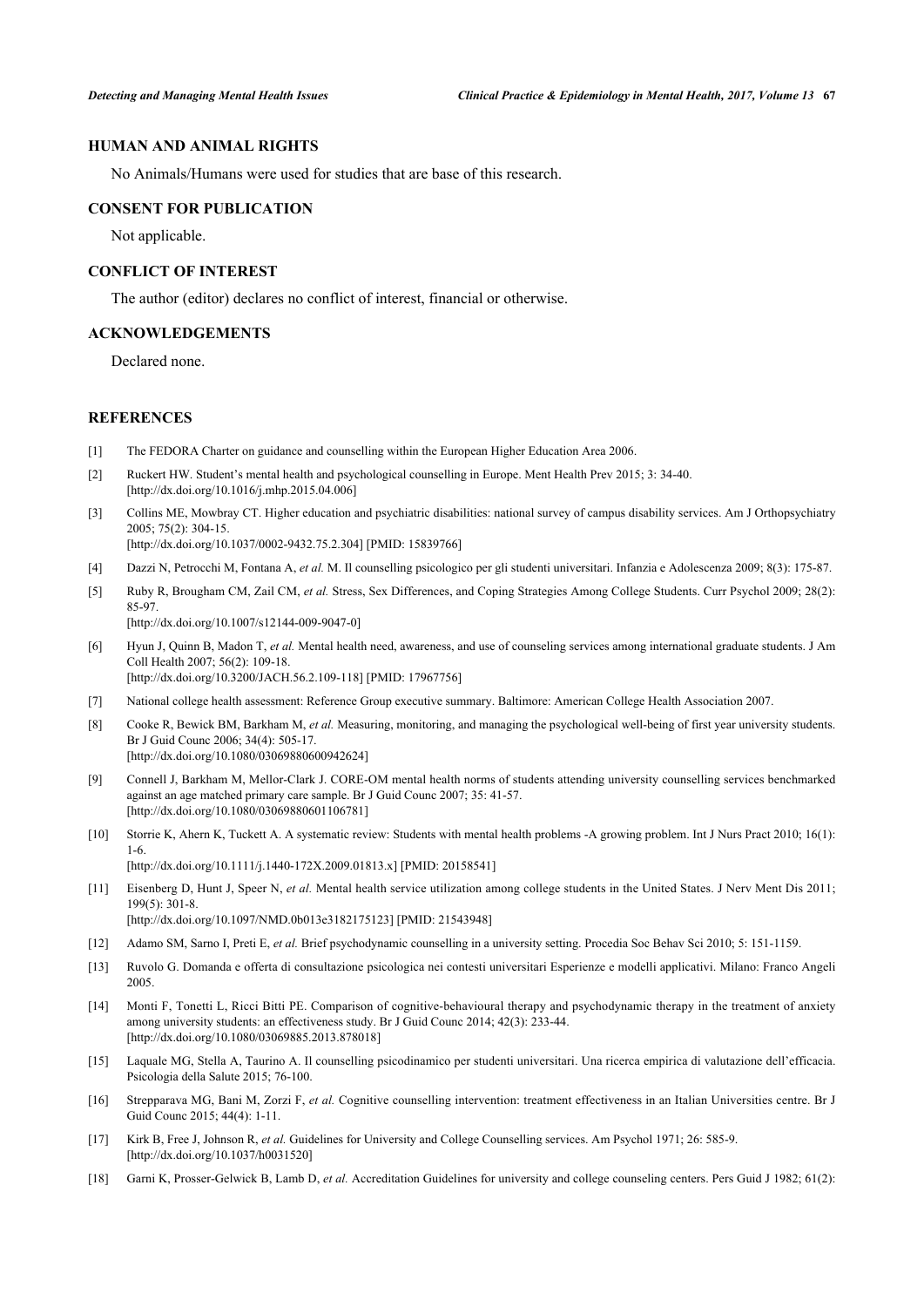116-21.

[\[http://dx.doi.org/10.1002/j.2164-4918.1982.tb00742.x\]](http://dx.doi.org/10.1002/j.2164-4918.1982.tb00742.x)

[19] Kiracofe MN, Patsy A, Charles O, *et al.* Accreditation Standards for University and College Counseling Centers. J Couns Dev 1994; 73(1): 38-43.

[\[http://dx.doi.org/10.1002/j.1556-6676.1994.tb01707.x\]](http://dx.doi.org/10.1002/j.1556-6676.1994.tb01707.x)

- <span id="page-7-0"></span>[20] Prince JP. University, student counselling and mental health in the United States: trends and challenges. Ment Health Prev 2015; 3(1-2): 5-10. [\[http://dx.doi.org/10.1016/j.mhp.2015.03.001](http://dx.doi.org/10.1016/j.mhp.2015.03.001)]
- <span id="page-7-1"></span>[21] Patrizi P, Camussi E, Confalonieri E, *et al.* Linee Guida della CPA sul counseling psicologico universitario. Consulta Psicologia Accademica 2016.
- <span id="page-7-2"></span>[22] Moher D, Liberati A, Tetzlaff J, Altman DG, *et al.* Preferred reporting items for systematic reviews and meta-analyses: the PRISMA statement. J Clin Epidemiol 2009; 62(10): 1006-12. [\[http://dx.doi.org/10.1016/j.jclinepi.2009.06.005](http://dx.doi.org/10.1016/j.jclinepi.2009.06.005)] [PMID: [19631508\]](http://www.ncbi.nlm.nih.gov/pubmed/19631508)
- <span id="page-7-3"></span>[23] Boyd V, Hattawer E, Brandel IW, *et al.* Accreditation Standards for university and college counseling centers. J Couns Dev 2003; 81(2): 168-78. [\[http://dx.doi.org/10.1002/j.1556-6678.2003.tb00238.x\]](http://dx.doi.org/10.1002/j.1556-6678.2003.tb00238.x)
- <span id="page-7-4"></span>[24] Canestrari R. La condizione psicologica e sociale dello studente universitario ed esperienze e prospettive di prevenzione e terapia del disadattamento. Igiene Mentale 1965; 4: 3-21.
- [25] Conforto C, Montinari G. Considerations in the theme of psychiatric assistance to university students. Neuropsichiatria 1968; 24(2): 329-33.
- [26] Frighi L. Approccio terapeutico multiprofessionale alle problematiche dello studente universitario pseudonevrotico. Riv Psichiatr 1972; 7: 373-80.
- <span id="page-7-5"></span>[27] Adamo SM, Giusti P, Infante S. Un servizio di consultazione per studenti universitari: possibilità e limiti di un intervento breve. Rivista di Neurologia Psichiatria e Scienze Umane 1987; 7: 272-80.
- [28] Sanavio E, Galeazzi A, Baracchini L. Disagio psicologico e studenti universitari: indagine trasversale. Boll Psicol Appl 1993; 207: 25-33.
- <span id="page-7-6"></span>[29] Maccarone V, Zanasi F. Le problematiche dello studente universitario tra cognizione e affetti. Psicol Clin Sviluppo 1997; 1(3): 427-32.
- [30] De Beni R, Moè A. Difficoltà di studio. Un intervento metacognitivo con studenti universitari. Psicol Clin Sviluppo 1997; 1(3): 433-40.
- <span id="page-7-7"></span>[31] Ciuffo E, Farnese ML. Un anno di counselling per gli studenti universitari. Rass Psicol 1998; 2(15): 14-33.
- <span id="page-7-8"></span>[32] Cecchini M, Langher V. Un modello di counselling per gli studenti universitari. Rass Psicol 1998; 2(15): 55-98.
- [33] Giusberti F. I servizi di aiuto psicologico agli studenti universitari. G Ital Psicol 1999; 671-8.
- [34] Adamo SM. Impasse evolutivo e consultazione psicoanalitica. In: M Fiore (a cura di) Studente, Università, Servizio di Consultazione psicologica, Identità in fieri. Roma, Bari: Laterza 2001; pp. 151-62.
- [35] Filippi LS, Valdarini D, Burla F. Una esperienza di sostegno psicologico per studenti universitari: una modalità di obiettivazione dei risultati. Riv Psichiatr 2001; 36(3): 146-55.
- [36] Nante N, Quercioli C, Barbini E, *et al.* Nuovi strumenti di valutazione epidemiologica: indagine sullo stato di salute percepita dagli studenti universitari. Ital J Public Health 2003; 1: 121.
- <span id="page-7-9"></span>[37] Marini M, Piovan C, Gambaro F, *et al.* Padua University Psychiatric Student Counseling Service. J Coll Stud Psychother 2004; 18(3): 31-46. [\[http://dx.doi.org/10.1300/J035v18n03\\_03\]](http://dx.doi.org/10.1300/J035v18n03_03)
- <span id="page-7-10"></span>[38] Giusberti F, Bertolini F. Il servizio di aiuto psicologico agli studenti dell'università di Bologna 2004.
- [39] Cicognani EP. Partecipazione sociale, senso di comunità e benessere: una ricerca con studenti universitari. Psicologia della Salute 2008; 13: 103-15.
- [40] Armando M, Fagioli F, Borra S, *et al.* Valutazione del disagio mentale e dello stress percepito tra gli studenti universitari. Riv Psichiatr 2008; 43(5): 292-9.
- [41] Ghidelli C, La Torre L. La rappresentazione del servizio di counselling negli studenti del Corso di Laurea in Scienze Infermieristiche. Counseling. Giornale Italiano di Ricerca e Applicazioni 2008; 1(2): 185-96.
- [42] Sestito LA, Sica LS, Ragozini G. I primi anni dell'università: processi di definizione dell'identità tra confusione e consolidamento. Giornale di Psicologia dello Sviluppo 2011; 99: 20-33.
- [43] Sirigatti SC. College counselling. Using the MMPI-2 and the MMPI-2-RF to assess students' psychological problems. Counseling 2011; 4(1): 30-53.
- <span id="page-7-11"></span>[44] Lia C, Lai E, Gallo V, *et al.* Caratteristiche di una popolazione di studenti iscritti alla Facoltà di Medicina e Chirurgia afferiti allo sportello counseling-accoglienza studenti "Fatti vivo". Psichiatr 2013; 48(2): 162-8. [PMID: [23748727\]](http://www.ncbi.nlm.nih.gov/pubmed/23748727)
- <span id="page-7-13"></span>[45] De Lauretis I, Giordani Paesani N, Casacchia M, *et al.* Il servizio di ascolto e consultazione per studenti. L'esperienza del S.A.C.S dell'Università degli Studi dell'Aquila. Med Cir 2013; 58: 2582-5.
- <span id="page-7-12"></span>[46] Monti F, Tonetti L, Ricci Bitti PE. Il Servizio di Aiuto Psicologico (SAP) dell'Università di Bologna. Psicol Clin Sviluppo 2013; 17(1):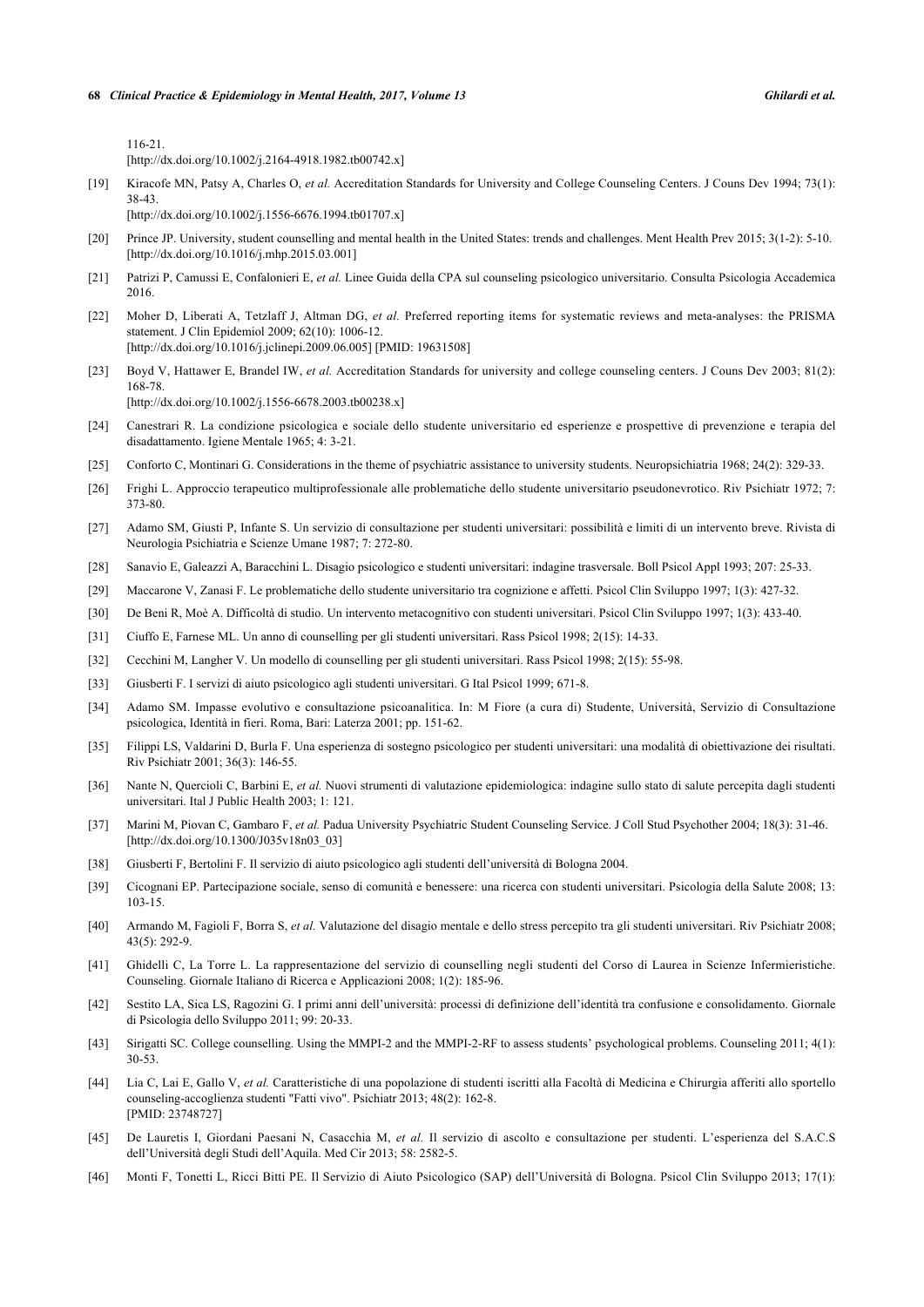147-59.

- <span id="page-8-0"></span>[47] Sica LS. Raccontarsi ogni giorno: un'esperienza di intervento universitario ispirato all'expressive writing e alla narrative vocational identity. Ric Psicol 2014; 4: 607-22.
- <span id="page-8-1"></span>[48] Adamo SM, Valerio P, Giusti P. Psychodynamically Oriented Brief Interventions with Medical Students: An Italian Experience. J Coll Stud Psychother 1992; 7(2): 5-45.
- <span id="page-8-4"></span>[49] Valerio P, Adamo SM. Psychodynamic counselling in a university setting: a space for thinking together over emotional problems. Psychodyn Couns 1995; 1(4): 576-90. [\[http://dx.doi.org/10.1080/13533339508404155\]](http://dx.doi.org/10.1080/13533339508404155)
- <span id="page-8-3"></span>[50] Cimino S, Paciello M, Cersosimo M, *et al.* Psychological profile of students attending counseling services at distance teaching university. Procedia Soc Behav Sci 2010; 5: 2154-9. [\[http://dx.doi.org/10.1016/j.sbspro.2010.07.429\]](http://dx.doi.org/10.1016/j.sbspro.2010.07.429)
- [51] Adamo SM, Fontana MR, Preti E, *et al.* At the border: reflections on psychoanalytically oriented counselling in an Italian university setting. Br J Guid Counc 2012; 40(1): 5-14. [\[http://dx.doi.org/10.1080/03069885.2011.610437\]](http://dx.doi.org/10.1080/03069885.2011.610437)
- <span id="page-8-2"></span>[52] Monti F, Tonetti L, Bitti PE. Effectiveness of psychological treatments delivered at a counseling service for students. Psychol Rep 2013; 113(3): 955-68. [\[http://dx.doi.org/10.2466/21.02.PR0.113x28z4](http://dx.doi.org/10.2466/21.02.PR0.113x28z4)] [PMID: [24693825\]](http://www.ncbi.nlm.nih.gov/pubmed/24693825)
- <span id="page-8-5"></span>[53] Stella A, Toma B. counselling psicodinamico per gli studenti dell'Università degli Studi di Bari. A proposito della valutazione dell'efficacia dell'intervento clinico. Atti del primo congresso di Psicotecniche. Roma, Aracne, vol. 2, 2009, pp. 249-68.
- <span id="page-8-6"></span>[54] Gerdes H, Mallinckrodt B. Emotional, social, and academic adjustment of college students: A longitudinal study of retention. J Couns Dev 1994; 72: 281-8.
	- [\[http://dx.doi.org/10.1002/j.1556-6676.1994.tb00935.x\]](http://dx.doi.org/10.1002/j.1556-6676.1994.tb00935.x)
- [55] Turner AL, Berry TR. Counselling center contributions to student retention and graduation: A longitudinal assessment. J Coll Student Dev 2000; 41: 627-36.
- <span id="page-8-7"></span>[56] Allison JL, Hayes JA, McAleavey AA, *et al.* Change in academic distress: examining differences between a clinical and nonclinical sample of college students. J Coll Couns 2012; 15: 233-46. [\[http://dx.doi.org/10.1002/j.2161-1882.2012.00018.x\]](http://dx.doi.org/10.1002/j.2161-1882.2012.00018.x)
- <span id="page-8-8"></span>[57] Rosenthal B, Wilson WC. Mental health services: use and disparity among diverse college students. J Am Coll Health 2008; 57(1): 61-8. [\[http://dx.doi.org/10.3200/JACH.57.1.61-68](http://dx.doi.org/10.3200/JACH.57.1.61-68)] [PMID: [18682347](http://www.ncbi.nlm.nih.gov/pubmed/18682347)]
- <span id="page-8-9"></span>[58] Raunic A, Xenos S. University counselling service utilization by local and international students and user characteristics: A review. Int J Adv Couns 2008; 30: 262-7. [\[http://dx.doi.org/10.1007/s10447-008-9062-0\]](http://dx.doi.org/10.1007/s10447-008-9062-0)
- <span id="page-8-10"></span>[59] Kahn JH, Williams MN. The impact of prior counselling on predictors of college counselling center use. J Coll Couns 2003; 6: 144-54. [\[http://dx.doi.org/10.1002/j.2161-1882.2003.tb00235.x\]](http://dx.doi.org/10.1002/j.2161-1882.2003.tb00235.x)
- <span id="page-8-11"></span>[60] Megivern D, Pellerito S, Mowbray C. Barriers to higher education for individuals with psychiatric disabilities. Psychiatr Rehabil J 2003; 26(3): 217-31.

[\[http://dx.doi.org/10.2975/26.2003.217.231\]](http://dx.doi.org/10.2975/26.2003.217.231) [PMID: [12653444](http://www.ncbi.nlm.nih.gov/pubmed/12653444)]

- <span id="page-8-12"></span>[61] Quinn N, Wilson A, Macintyre G, *et al.* 'People look at you differently': Students' experience of mental health support within higher education. Br J Guid Counc 2009; 37: 405-18. [\[http://dx.doi.org/10.1080/03069880903161385\]](http://dx.doi.org/10.1080/03069880903161385)
- <span id="page-8-13"></span>[62] Morgan T, Ness D, Robinson M. Students' help-seeking behaviours by gender, racial background, and student status. Can J Counsell 2003; 37(2): 151-66.
- <span id="page-8-14"></span>[63] Ciarrochi J, Deane F. Emotional competence and willingness to seek help from professional and non – professional sources. Br J Guid Counc 2001; 30: 173-88. [\[http://dx.doi.org/10.1080/03069880220128047\]](http://dx.doi.org/10.1080/03069880220128047)
- <span id="page-8-15"></span>[64] Kessler RC, Berglund P, Demler O, *et al.* Lifetime prevalence and age-of-onset distributions of DSM-IV disorders in the National Comorbidity Survey Replication. Arch Gen Psychiatry 2005; 62(6): 593-602. [\[http://dx.doi.org/10.1001/archpsyc.62.6.593](http://dx.doi.org/10.1001/archpsyc.62.6.593)] [PMID: [15939837\]](http://www.ncbi.nlm.nih.gov/pubmed/15939837)
- <span id="page-8-16"></span>[65] Kessler RC, Amminger GP, Aguilar-Gaxiola S, *et al.* Age of onset of mental disorders: a review of recent literature. Curr Opin Psychiatry 2007; 20(4): 359-64. [\[http://dx.doi.org/10.1097/YCO.0b013e32816ebc8c\]](http://dx.doi.org/10.1097/YCO.0b013e32816ebc8c) [PMID: [17551351](http://www.ncbi.nlm.nih.gov/pubmed/17551351)]
- <span id="page-8-17"></span>[66] Yung AR, McGorry PD. The initial prodrome in psychosis: descriptive and qualitative aspects. Aust N Z J Psychiatry 1996; 30(5): 587-99. [\[http://dx.doi.org/10.3109/00048679609062654\]](http://dx.doi.org/10.3109/00048679609062654) [PMID: [8902166](http://www.ncbi.nlm.nih.gov/pubmed/8902166)]
- [67] Melle I, Larsen TK, Haahr U, *et al.* Reducing the duration of untreated first-episode psychosis: effects on clinical presentation. Arch Gen Psychiatry 2004; 61(2): 143-50. [\[http://dx.doi.org/10.1001/archpsyc.61.2.143](http://dx.doi.org/10.1001/archpsyc.61.2.143)] [PMID: [14757590\]](http://www.ncbi.nlm.nih.gov/pubmed/14757590)